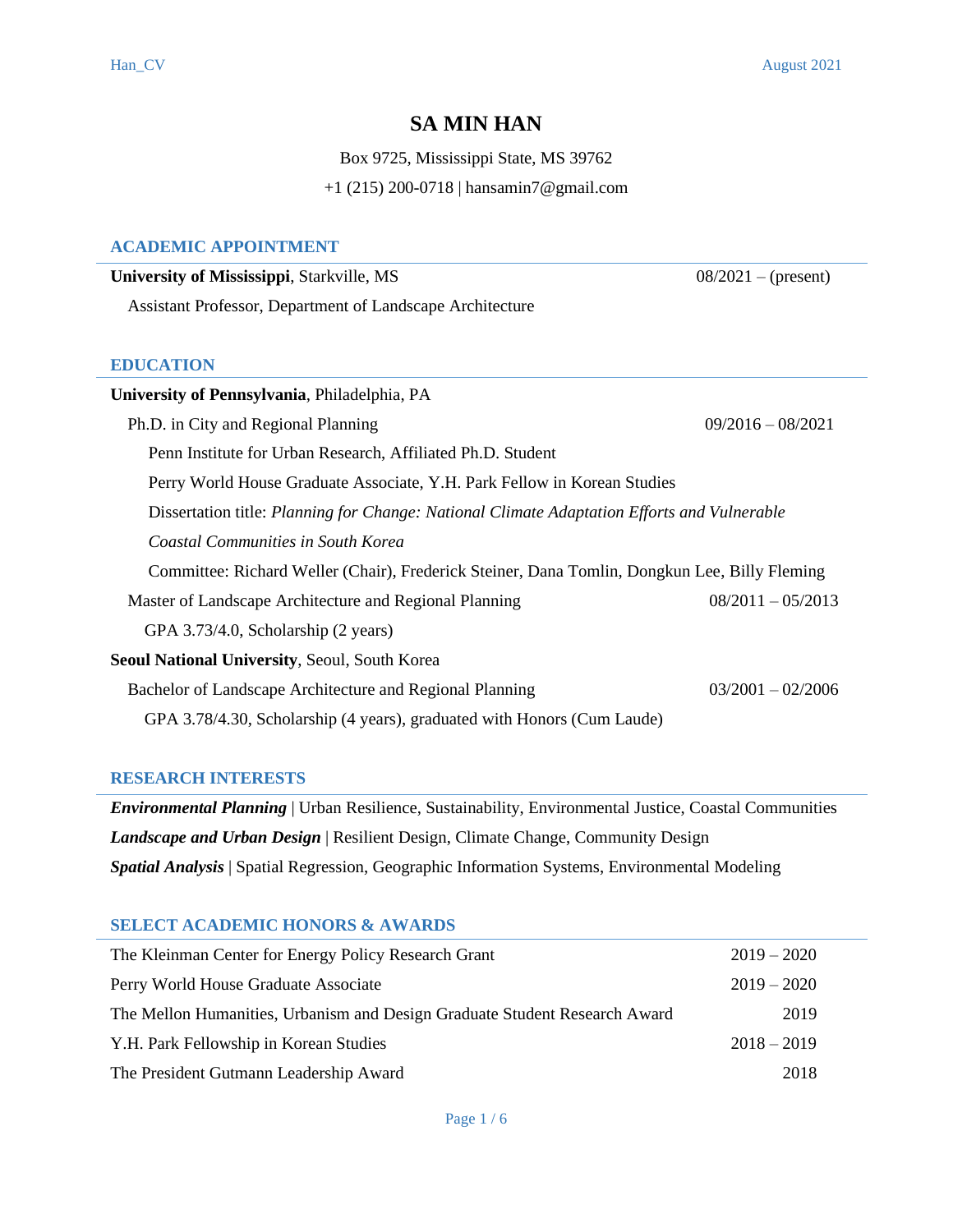| The James Joo-Jin Kim Program in Korean Studies, Conference Travel Grant     | 2018          |
|------------------------------------------------------------------------------|---------------|
| Graduate Family Grant, Penn Graduate Center                                  | $2017 - 2020$ |
| 11th ULI Gerald D. Hines Student Urban Design Competition, Honorable Mention | 2013          |

#### **PEER-REVIEWED PUBLICATIONS**

**PEER-REVIEWED PUBLICATIONS**<br>**Han, SaMin**. "The use of transects for resilient design: core theories and contemporary projects." *Landscape Ecology* 36, no. 5 (2021): 1567-1582. DOI: 10.1007/s10980-020-01172-9. <https://link.springer.com/article/10.1007/s10980-020-01172-9>

Related work presented at ACSP 2019, Greenville, SC, U.S.A.

**Han, Sa Min**., Bowen, Dan., Davies, Kim., et al. 2014. "Alternative futures for the New Jersey shore: climate change adaptation & natural hazard mitigation strategies." In 51st *World Congress, International Federation of Landscape Architects: Thinking and Action, Buenos Aires, Argentina, June 5-7, 2014.* IFLA.

#### **WORKS IN PROGRESS**

"A Comparative Analysis of the History of Environmental Policy in the United States and South Korea" Sole author, under second revision in *Planning Perspectives* 

First & second decision: Revision & Resubmission, submitted in March 2020

- "Manmade Natural Hazards and Resilient Design for a Vulnerable Coastal Community" Sole author, ready to submit
- "Climate Change Adaptation Policy Review and Future Coastal Resilience Plan for South Korea" Sole author, ready to submit

"International Urban Resilience Indication Systems and Climate Change: A Literature Review" Sole author, related work presented at TRIALOG Conference 2018, Germany, ongoing

"Evaluation of South Korea's Coastal Vulnerability via a Global Indication System"

Sole author, related work presented at ACSP Conference 2018, Buffalo, N.Y., U.S.A., ongoing

Ian McHarg's "*Design with Nature,*" Translation with Nexus Design (Korean publisher), ongoing

#### **PEER-REVIEWED PRESENTATIONS**

| The Association of Collegiate Schools of Planning (ACSP) Conference 2021            | 10/2021 |
|-------------------------------------------------------------------------------------|---------|
| Oral presentation, "Climate Justice and Resilient Design for Korean Coastal Cities" |         |
| CELA Conference 2020, Louisville, Kentucky, U.S.A.                                  | 03/2020 |
| Accepted for Oral Presentation (Cancelled because of COVID 19)                      |         |
| "Global Indicating System and Vulnerable Coastal Cities in South Korea"             |         |
|                                                                                     |         |

Page 2 / 6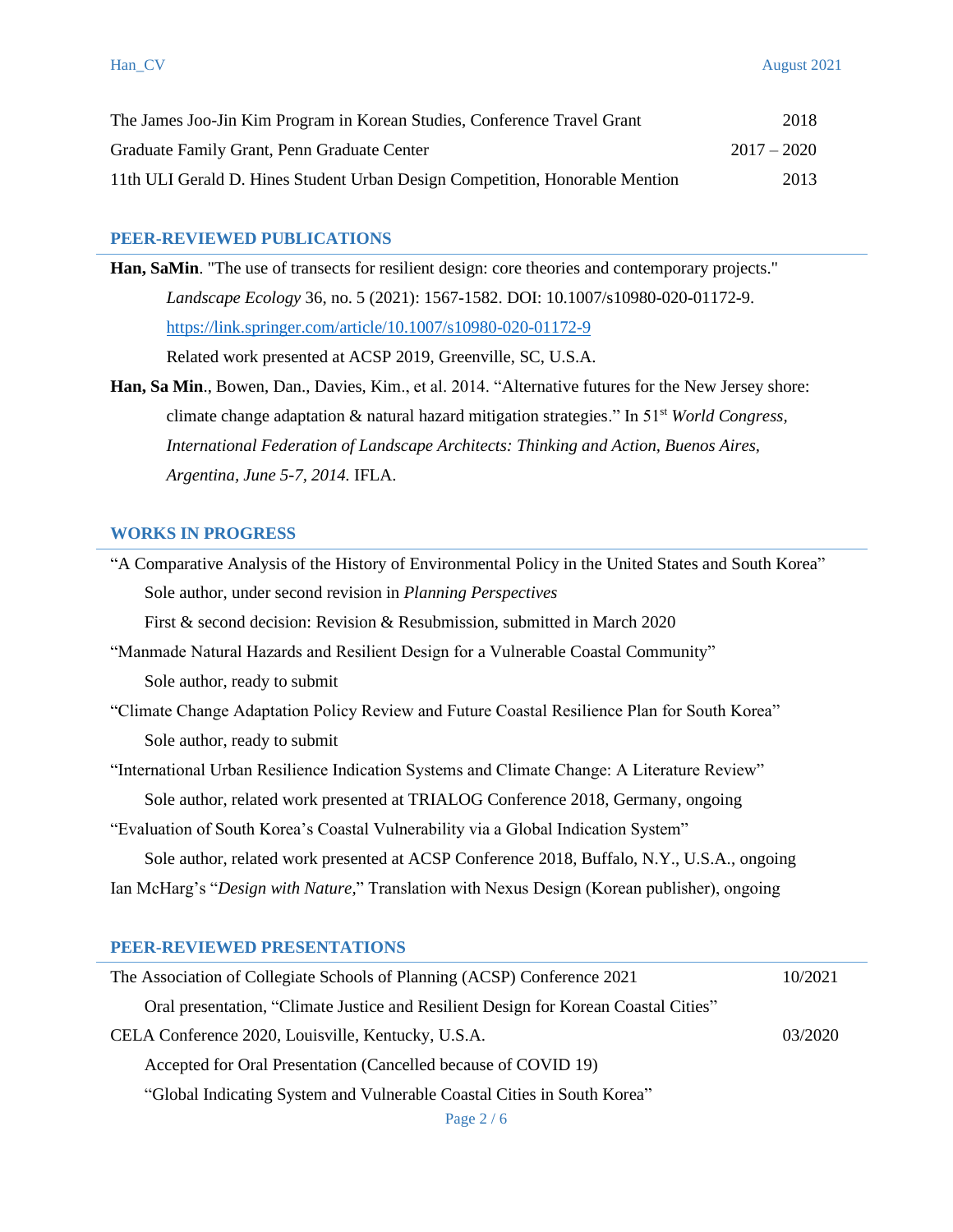| Mellon Foundation, Humanities+Urbanism+Design Colloquium, Philadelphia, U.S.A.             | 01/2020 |
|--------------------------------------------------------------------------------------------|---------|
| Oral presentation, "Hazard Vulnerability and Policy Responses for Coastal Resilience"      |         |
| ACSP Conference 2019, Greenville, South Carolina, U.S.A.                                   | 10/2019 |
| Oral presentation, "Rediscovery of the Transect in Environmental Planning"                 |         |
| ACSP Conference 2018, Buffalo, New York, U.S.A.                                            | 10/2018 |
| Poster presentation, "Measuring Coastal Vulnerability in South Korea"                      |         |
| TRIALOG Conference 2018, Dortmund, Germany                                                 | 06/2018 |
| Oral presentation, "Multi-scale Approaches for Urban Resilience to Coastal Hazards"        |         |
| Habitat III, United Nations Conference, Quito, Ecuador                                     | 10/2016 |
| Oral presentation, "Urban Design for Informal Settlements: The Case of Las Rehoyas, Spain" |         |

# **OTHER RESEARCH PROJECTS**

| Ian McHarg Center, Graduate Research Assistant                                                    | $09/2017 - 12/2017$ |
|---------------------------------------------------------------------------------------------------|---------------------|
| Organized international conference entitled Design with Nature Now 2019                           |                     |
| Korea Water Resources Corporation (in Korean)                                                     | 12/2007             |
| Technical paper entitled "Application and Management Plans for the Flood Control Plains in Korea" |                     |

#### **ACADEMIC CERTIFICATES**

| Graduate Certificate in Urban Studies, University of Pennsylvania | $0.5/2018 -$ |
|-------------------------------------------------------------------|--------------|
| Certificate for Teaching and Learning, University of Pennsylvania | $09/2017-$   |
| Urban Design Certificate, University of Pennsylvania              | $0.5/2013 -$ |

### **TEACHING INTERESTS**

 *Urban Design / Regional Planning Studio* | ranging from introductory to advanced level **Theory of Site Planning / Environmental Planning** | topics in resilience and urban ecology *Workshops* | practice-related courses: construction documents, watershed planning, ecological restoration *Digital Visualization* | AutoCAD, Rhino, Adobe, and ArcGIS.

#### **TEACHING EXPERIENCE**

|                           | <b>Assistant Professor, Department of Landscape Architecture, Mississippi State University.</b> |           |
|---------------------------|-------------------------------------------------------------------------------------------------|-----------|
|                           | LA 4754 LA Design V - Regional Design, Undergraduate Level                                      | Fall 2021 |
|                           | LA 8711 Watershed Seminar, Graduate Level                                                       | Fall 2021 |
| <b>Teaching Assistant</b> |                                                                                                 |           |

University of Pennsylvania, Graduate Level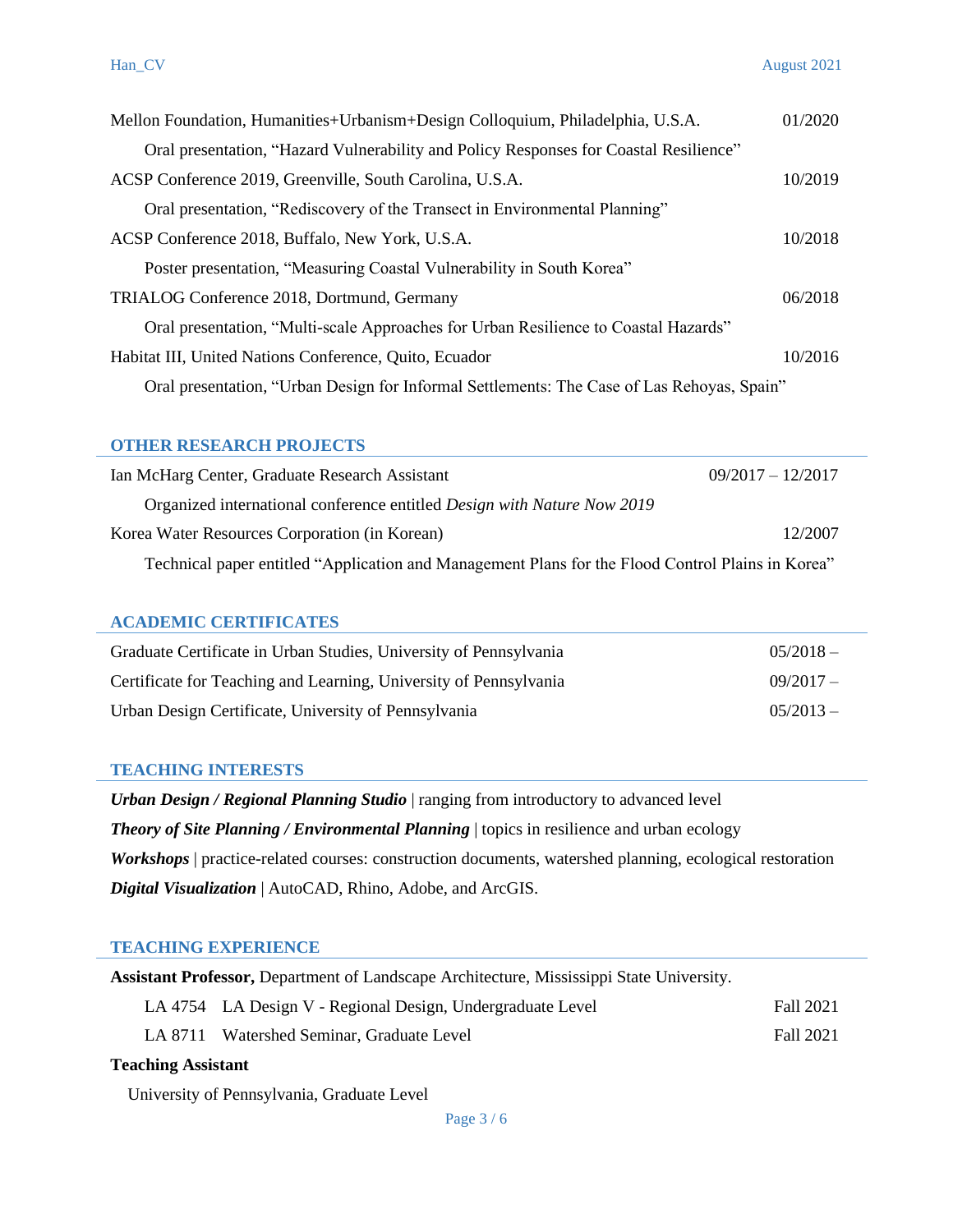| CPLN 504 Site Planning                                                                     | Fall 2017   |
|--------------------------------------------------------------------------------------------|-------------|
| International student design competition at Designing Resilience in Asia 2017              | Summer 2017 |
| "Enhancing resilience in Asian coastal cities", funded by Penn IUR, presented in Singapore |             |
| CPLN 760 Sea Level Rise and the Public Realm, Urban Design Studio                          | Spring 2017 |
| <b>Invited Lecturer</b>                                                                    |             |
| Gangneung-Wonju National University (South Korea), Undergraduate Level                     |             |
| "Landscape Design for Climate Change & Urban Resilience"                                   | 05/2019     |
| University of Pennsylvania, Graduate Level                                                 |             |
| "Introduction to Visualization Programs for Site Planning"                                 | 09/2017     |
| "Visualization Techniques and Exercises"                                                   | 02/2017     |
| "Strategies for Coastal Protection: Case Studies"                                          | 01/2017     |
| <b>Invited Jury Member and Presenter</b>                                                   |             |
| University of Pennsylvania, Graduate Level                                                 |             |
| Mid-term, Research, CPLN 707 Master's Thesis Studio                                        | 02/2019     |
| Final, Urban Design Studio, CPLN 760 Public Realm Studio, Mexico                           | 05/2018     |
| Final, Research Studio, CPLN 707 Master's Thesis Studio                                    | 04/2018     |
| Final, Urban Design Studio, CPLN 760 Sea Level Rise and the Public Realm                   | 05/2017     |
| Final, Landscape Design Studio, LARP 702 Independent Design                                | 05/2017     |
| Final, Research, CPLN 704 Fostering Urbanization within Resilient Ecosystems               | 05/2017     |
| Final, Planning Studio, CPLN 701 Singapore's Next Engine for Transformation                | 05/2017     |
| Seoul National University (South Korea), Undergraduate and Graduate Levels                 |             |
| Lab of Landscape Ecology & Climate Change Adaptation, Seminar                              |             |
| Mapping Climate Scenarios for the Korea Meteorological Administration                      | 04/2019     |
| Vulnerable Coastal Community and Climate Change Adaptation Policy                          | 07/2016     |

| PROFESSIONAL PRACTICE                                                                       |                     |
|---------------------------------------------------------------------------------------------|---------------------|
| <b>Samsung Construction &amp; Trading, Seoul, Korea</b>                                     | $02/2006 - 10/2015$ |
| <b>Engineering and Construction Group</b>                                                   |                     |
| Senior Urban Planner, Landscape Architect, Ecological Restoration Engineer, Project Manager |                     |
| <b>AECOM</b> , Honk Kong                                                                    | $07/2012 - 08/2012$ |
| Landscape Architecture Intern                                                               |                     |
| Group Han Landscape Design Co. Ltd., Seoul, Korea                                           | $06/2004 - 08/2004$ |
| Urban Design Intern                                                                         |                     |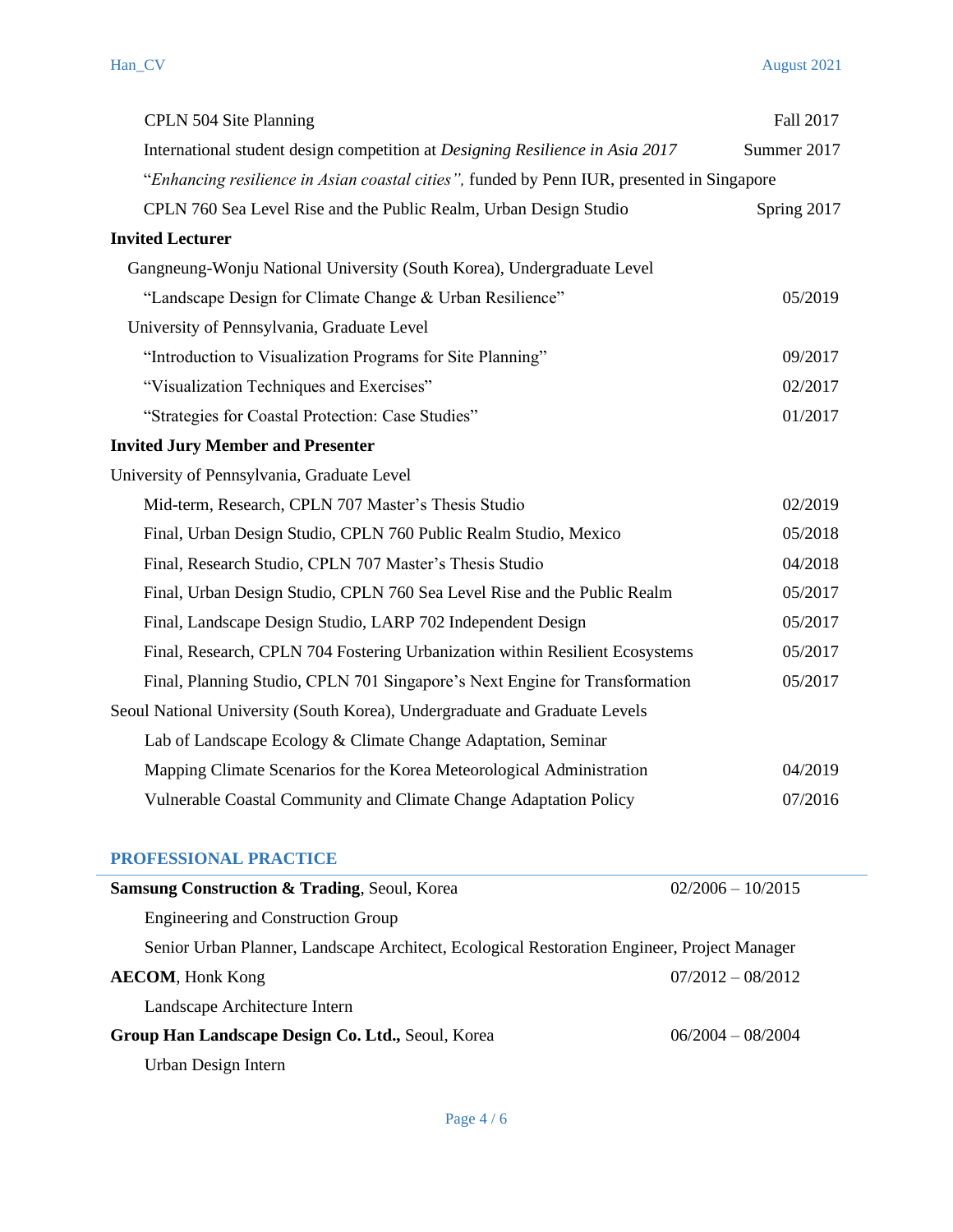# **SELECT PROFESSIONAL HONORS & AWARDS**

| Hopyung Residential Landscape Design Competition, main designer, first prize   | 2010 |
|--------------------------------------------------------------------------------|------|
| <i>Maeil Business News Korea, Most Livable Apartment of the Year</i>           |      |
| Chungra Hoban Vertium, main landscape architect, grand prize                   | 2011 |
| Mokdong <i>Trapalace</i> , main landscape architect, grand prize               | 2009 |
| Incheon Gwell, assistant landscape architect, grand prize                      | 2008 |
| 'A Fence' Social Service Team at Samsung C&T, team leader, best volunteer team | 2008 |
| Samsung Group, Best Group Performance of the Year, team member, first prize    | 2006 |
| Travel Essay Competition, Korea Land & Housing Corp., first prize              | 2005 |
| Administration Proposal Competition for Gyeonggi-do Province, finalist         | 2005 |

# **PROFESSIONAL LICENSES**

| Nationally Qualified Certificate in Urban Planning, South Korea                     | $06/2008 -$ |
|-------------------------------------------------------------------------------------|-------------|
| Nationally Qualified Certificate in Landscape Architecture, South Korea             | $12/2005 -$ |
| Nationally Qualified Certificate in Ecological Restoration Engineering, South Korea | $12/2005 -$ |

### **PROFESSIONAL MEMBERSHIPS**

| Member, Association of Collegiate Schools of Planning |
|-------------------------------------------------------|
| Member, American Planning Association                 |
| Member, Korean Institute of Landscape Architecture    |
| Member, Korean Society of Hazard Mitigation           |

# **REPRESENTATIVE DESIGN PROJECTS**

| <b>Samsung Electronics Hochimin Campus, Vietnam</b>                                             | 2015 |
|-------------------------------------------------------------------------------------------------|------|
| Industrial space, assistant designer   Conceptual design, masterplan, construction documents    |      |
| <b>Samsung Electronics Seochon Training Institute, South Korea</b>                              | 2014 |
| Industrial space, main designer   Conceptual design, masterplan, construction documents         |      |
| <b>Iksan Shrine of Won-Buddhism, South Korea</b>                                                | 2011 |
| Religious space, main designer/project manager                                                  |      |
| Conceptual design, masterplan, construction documents                                           |      |
| Tang-Jeong <i>Trapalace</i> Apartment Complex, South Korea                                      | 2010 |
| Residential complex, main designer/project manager                                              |      |
| Conceptual design, masterplan, construction documents, specifications, construction supervision |      |